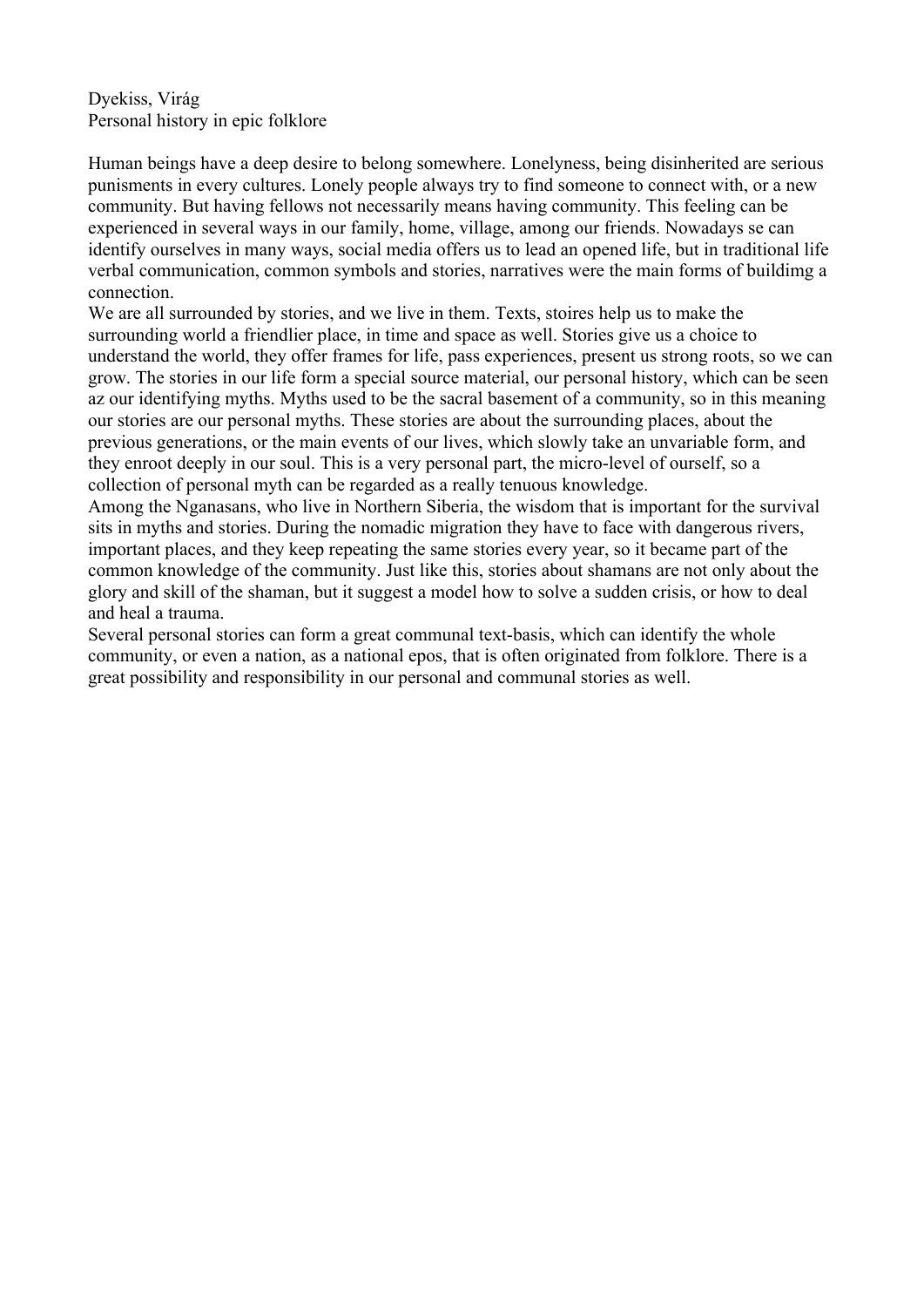## FULL TEXT

Dyekiss, Virág Repeating is the mother of cosiness

When we are at home, we can hardly feel how familiar is everything around us, but it becames quite clear, if we move away. Suddenly nothing is the same, and we need time until we feel us at home again. Every society, even every person has an unique strategy to tane the dreadful new places or situations, and this strategy ensue from the worldview and the traditional culture.

The surrounding nature becames "landscape" as we call acordance of the culture antropology. A sociall area constructed by the personal activity, the surronding where he moves and works. We get closer to the environment, have encounters, and after a while we have new stories, memories from the place, which can be told again and again. The repeatation of the activities and stories makes us getting closer and closer to the place. Don't need to know about it. It comes natirally, as talking about the surrounding world is part of the most elementary communication. It is getting to be fixed increasingly throught the generations. There are stories beeing told again and again in connection with a particular place, so we pass on the knowledge of the landscape to our children, to our friends. Simple stories of the family creates a small microcosmos. These stories sare liveing for 2-3 generations. Everybody has a collection to these personal myths and becames the part of his own identity. There are also stories which known in wider circle of the society. In the folklore we know places, especially exiting geomorphological elements such as a beautiful tree or a characteristic rock, mentioned in several legends. For example in Hungarian folklore the unsuspecting victim can meet witches in the crossroads in the dark, who may cause a big noise, singing, dancing etc., so it is really a frightening situation, which can be told again and again. After a while the stories set together past and present, they help to interpret the surrounding world, and create a network in time and space, and we can be part of it. These stories are part of the identity, gives roots, believe, norms. There are legends that help to solve problems, for example the legend of the Dog-lake in Nganasan folklore (North Siberia), where the reindeer caravan got lost in the snowstorm, and it seems that they would get drawned in the lake. The leader of the group suddenly cuts a dog in two halfs as a sacrifice. The bloody halfs froze on the icy side of the lake, and it holds the sleighs, and the people are saved. From that time, people always sacrifice a dog by crossing the lake. The story is not only about the origin of a rite, but it offers a solution for a dangerous situation.

The stories of the great acts of shamans or other healing men demonstrate the power of these person, and preserve the belief for the next generation. They contain the answer for a problem that has to be solved: illness, hunger, bad weather, mental problems and so on. The perpetrators of the big act became heroes of the community.

The legends of these big heroes can make a cycle that became part of an epos. As Lauri Harvilahti tells: The term epos has normally been used of literary epics created by known or unknown authors, in some cases even of oral-derived epic collations or conglomerates. In fact, the borders between these categories are flexible. Sometimes the term has been used to refer to a cycle of epic poems (for example, incorporated around one main hero) belonging to some particular nation or ethnic group; this takes place when the poems have an epic-like significance for the community in contact with them. Such significance can reach from mythic and cosmogonic meanings to the contemporary use of folk epics, for instance to propagate national identity and integrity. It is possible to identify a whole network of epic genres serving the purpose of epos: oral and literary creations, short epic poems, and long conglomerates. The works also vary in genre: sacral texts and secular forms, poetic forms but also prose-texts and mixed forms in which verse and prose alternate. In addition to these, as a rule, excerpts from different genres play an important role (chapters in verse hagiography or panegyric, fragments of lyric elegy or laments, for example). In oral epos narrated, recited, and sung modes are possible—with or without the accompaniment of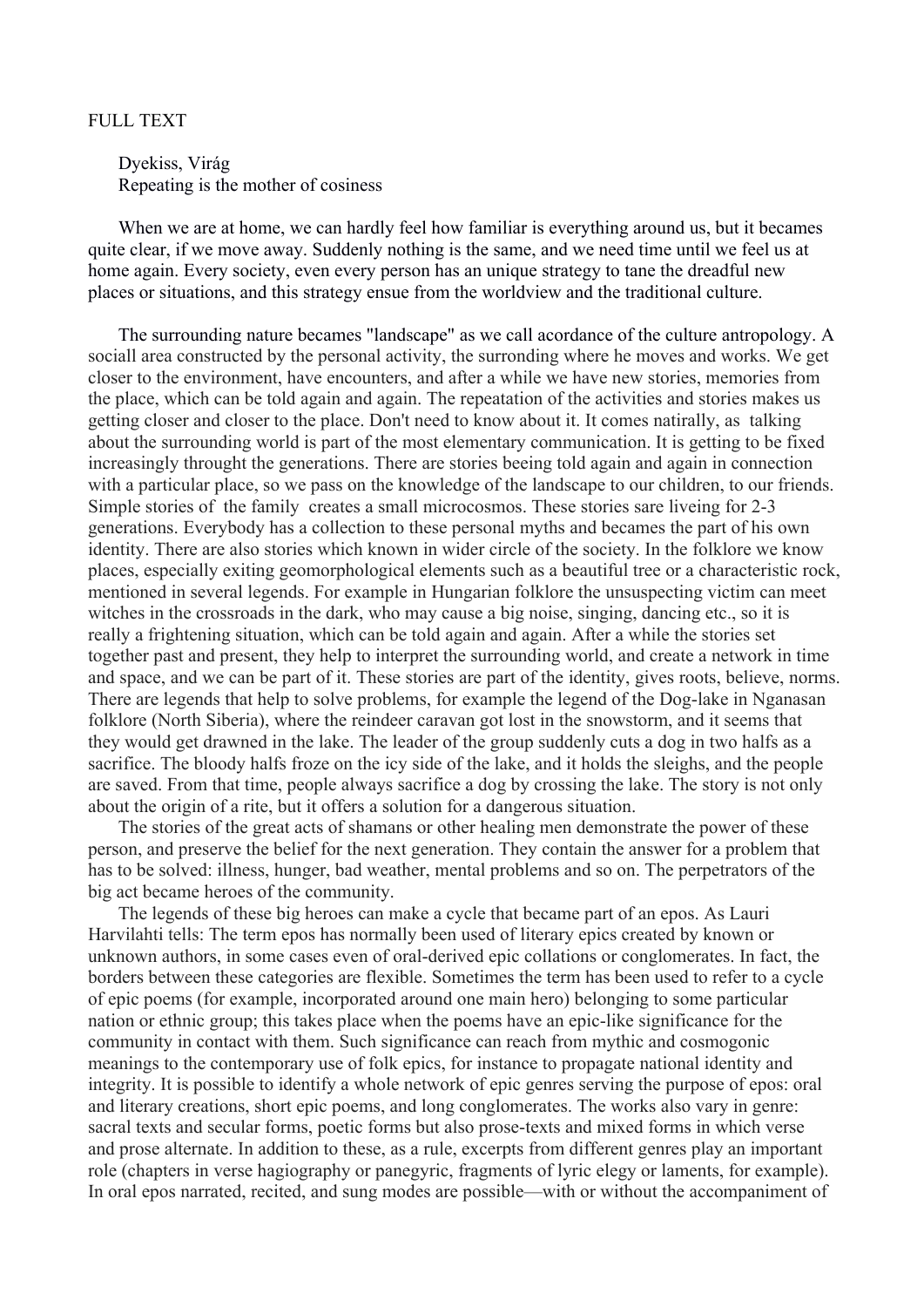an instrument. There are evidently folklore-based written versions, but also abundant examples of literary creations in which the poet has used only a limited number of the basic elements of folk poetry. Whatever the case, the desire to reinforce the people's self-esteem and to arouse respect for their own heritage and culture is among the main tasks of an epos (even within an oral epic poetry culture): the hero is unconquered, invincible, since he is ours—and even if he was once defeated, he will be back one day, as a liberator of his people, driven by revenge. When events warrant—in times of political awakening, conflicting ideological interests, or even a state of war—an epos may be employed as a kind of myth-like weapon for ideological purposes, but that is only one of the manifestations of the use of epics in the folklore process. The political role of the epics in strengthening cultural and national identity varies over a large spectrum according to the prevailing sociocultural situation. The use of epics in cultural life involves many positive values but also elements demanding careful deliberation. But we may well ask who will conduct the deliberations, since we are dealing with a phenomenon capable of surviving historical periods, empires, and ideologies. (Epos and National Identity,  $=$  Oral Tradition 11/1 1996. 46.)

Several personal stories can form a great text-basis, which can identify the whole community, or even a nation, as a national epos, which often originated from folklore. There is a great possibility and responsibility in our personal and communal stories as well.

There are several more ways to get closer to the unkown, to the dangerous. All of our senses work on this process. Odours, sounds, well-known roads – if we repeat the elements, they became reference points in a short time. But perception is a culture based process. Every moment offers uncountable information from the surrounding world, but we can comprehend only several of them. The methods of the selection are developed in the early years, motivated by the feedback of the adults, by the expectation of the society. Maybe we know the short story about two friends, and American and an Indian. They walk on a crowded street in New York, when the Indian suddenly stops. He asks his friend: Do you hear it? – No, I don«t. What are you thinking about? What do you hear? – Somewhere a cricket is singing. – I don«t hear anything. And it is impossible to hear the chirping of a cricket on such a noisy street. Though, the Indian friend tries to find the insect, and it is really there, hidden under a stone. The American wonders, how sensitive is the hearing of the Indian man. After a few steps the Indian drops a coin in secret, and it tinkles silently on the floor. The American stops immediately, and tries to find te coin. The Indian smiles: – Do you see? It wasn«t louder then the cricket.

So we choose the relevant pieces of information of the perception, and the tiny experiences form quickly conclusions. Our brains prefer familiarity, simplicity and closure, and our mindsets affirm situations that comply, and give us the good feeling of ewerything is right. It means that we create our personal cognitive or mental map. We all have mental maps tó be carried around in our heads to make sense of the geographical world. These mental or cognitive maps help us make some sort of personal sense of the world, where we've been and the places we've never seen before. Mental maps are the way to combinig our objective knowledge of places in addition to our subjective perceptions, or opinions, of locations around the world. Mental maps are tricky, as each individual person has a different set of perceptions they have in their heads about the same exact world we all live in. What one person associates with a city or country could be precisely opposite of the person standing right next to them.